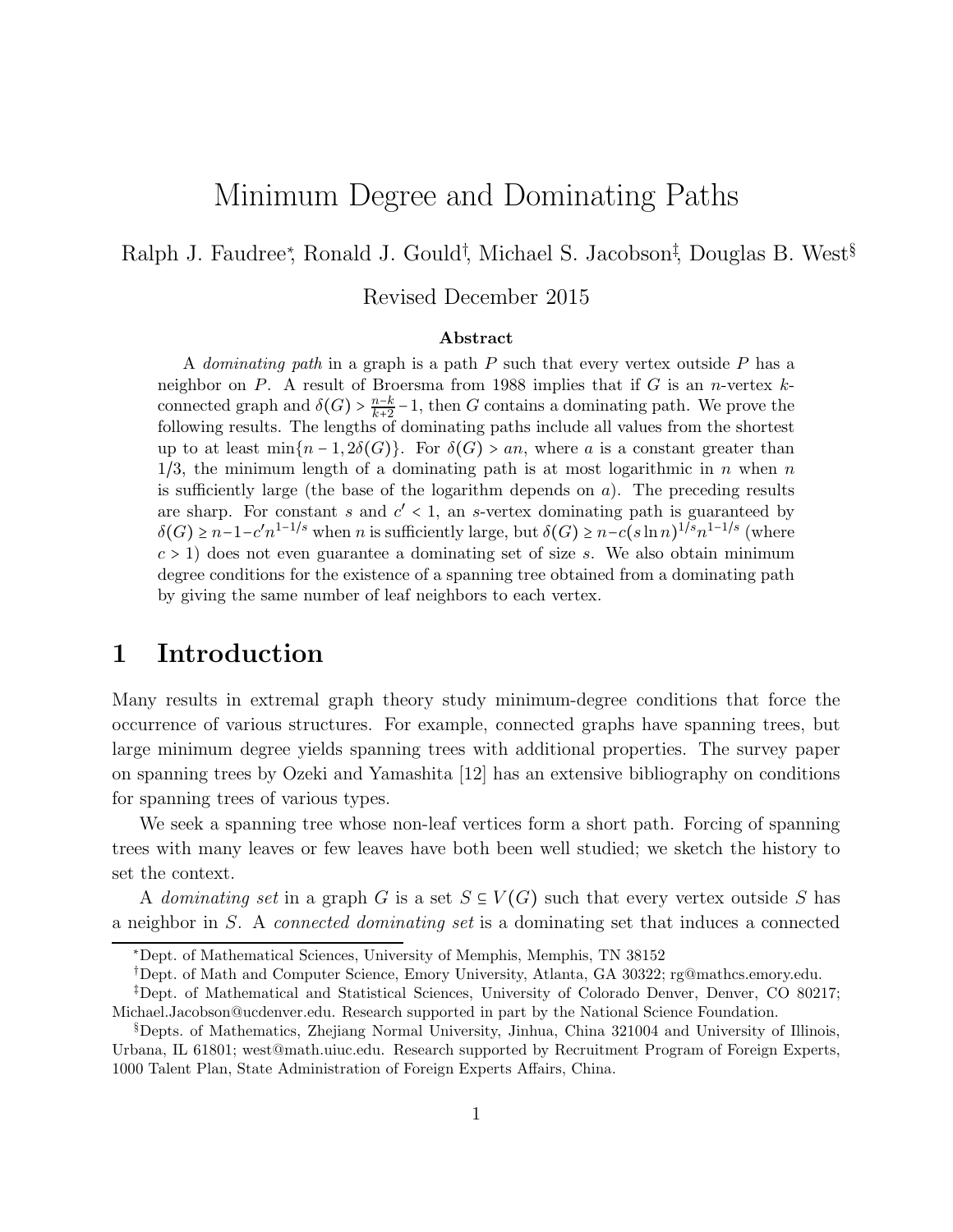subgraph; it is just the set of non-leaf vertices in a spanning tree. Let  $\ell(n,k)$  denote the least t such that every *n*-vertex graph with minimum degree at least  $k$  has a spanning tree with at least t leaves. It is known that  $\ell(n,k) = \frac{k-2}{k+1}n + c_k$  for  $k \le 6$ , with  $(c_2, c_3, c_4, c_5) = (2, 2, \frac{8}{5})$  $(\frac{8}{5}, 2)$  [10, 11]. When k is large and fixed, Alon and Wormald [1, 2] showed probabilistically the existence of k-regular graphs with no dominating set of size less than  $\frac{1+\ln(k+1)}{k+1}n$ . Hence the bound  $\ell(n,k) \geq \left(1 - \frac{(1+o(1))\ln k}{k}\right)$  $\frac{(1)}{k}$  $(n)$  [5] is asymptotically sharp.

On the other hand, spanning paths are spanning trees with the fewest leaves. Dirac [6] proved that an *n*-vertex graph with minimum degree at least  $(n-1)/2$  has a spanning path, containing a dominating path with  $n-2$  vertices.

We combine these streams of research by seeking minimum-degree conditions for dominating paths and by seeking short dominating paths for given minimum degree. The first problem has a prior solution. Broersma [3] proved a difficult result about cycles passing within a fixed distance of every vertex. He stated without proof an analogue for paths, from which he stated the following corollary, where we have changed notation to fit our context.

Corollary 1.1 (Broersma [3]). Fix k, l  $\in \mathbb{N}$ , and let G be a k-connected n-vertex graph. If the degree-sum is at least  $n-2k-1-(l-1)k(k+2)$  for any set S of  $k+2$  vertices such that the distance between any two vertices of  $S$  is more than 2l, then  $G$  contains a path  $P$  such that every vertex has distance at most l from P.

Setting  $l = 1$  yields a minimum-degree threshold for dominating paths.

**Corollary 1.2.** If G is a k-connected n-vertex graph, and  $\delta(G) > \frac{n-k}{k+2} - 1$ , then G contains a dominating path.

Furthermore, the threshold is sharp infinitely often.

**Example 1.3.** For  $n \equiv k \mod k+2$  with  $n \geq 3k+4$ , let  $t = \frac{n-k}{k+2}$  $\frac{n-k}{k+2}$ , and begin with  $n-k$  vertices in disjoint t-cliques  $Q_1, \ldots, Q_{k+2}$ . Add k central vertices adjacent to all but one vertex  $q_i$ in each  $Q_i$ . The resulting graph is k-connected, and each  $q_i$  has degree  $t-1$ . Every path misses at least one  $Q_j$  completely, leaving its vertex  $q_j$  undominated. This construction is essentially that of Broersma [3].

For  $l > 1$ , Broersma's corollary implies that  $\delta(G) > \frac{n-k}{k+2} - 1 - (l-1)k$  yields a path within distance *l* of every vertex. This threshold is also sharp, by a more general construction analogous to the construction Broersma presented for sharpness of his result on cycles.

Let H be the tree formed by  $k+2$  copies of the path  $P_l$  with a common endpoint; let  $v_1, \ldots, v_{k+2}$  be the leaves. Form H' by expanding each vertex of H into a k-clique. To reach a total of n vertices, add disjoint cliques  $Q_1, \ldots, Q_{k+2}$  of size  $t-(l-1)k$ . Make the k vertices of H' that arose by expanding  $v_i$  adjacent to all but one vertex  $q_i$  in  $Q_i$ . The vertex  $q_i$  has degree  $t-1-(l-1)k$ , the graph is k-connected, every path P misses some "branch" of H, and the vertex  $q_j$  for that branch has distance  $l + 1$  from P.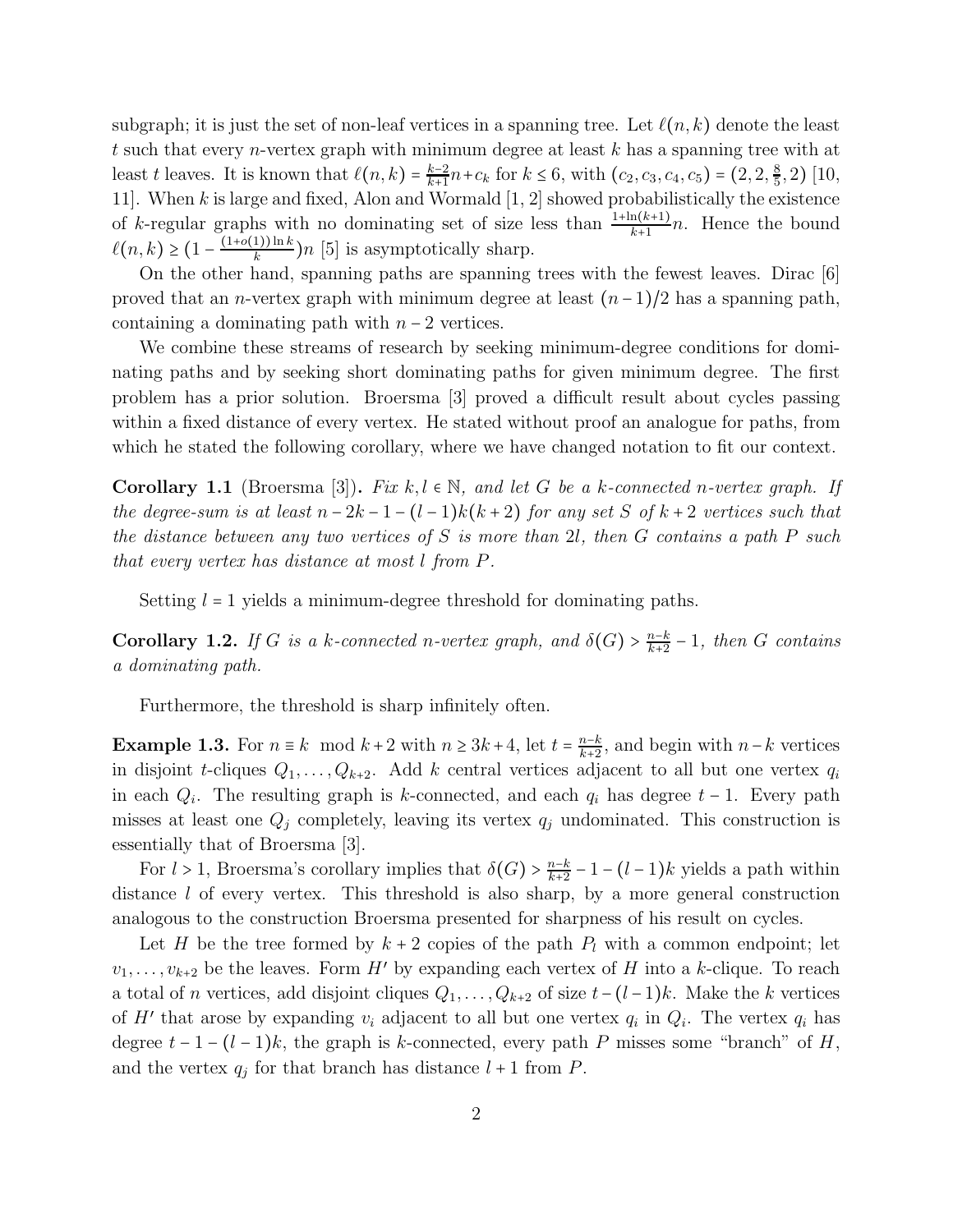We begin in Section 2 with a short, self-contained proof of Corollary 1.2 for  $k = 1$  (Theorem 2.1). We also give a short proof of a slightly weaker result for  $k = 2$ :  $\delta(G) \ge (n + 1)/4$  is sufficient when G is 2-connected (Theorem 2.2). We also show that in a connected *n*-vertex graph having a dominating path, the lengths of dominating paths include all values from the shortest up to at least min $\{n-1, 2\delta(G)\}\$  (Lemma 2.3), and this is sharp.

We next consider guaranteeing a short dominating path. When  $\delta(G) > a \cdot n + \log_{a/(1-a)} n$ with  $a > 1/2$  and n is sufficiently large, some dominating path has at most  $\log_{a/(1-a)} n$ vertices (Lemma 3.1); this value is  $\log_2 n$  when  $a = 2/3$ . We use this to prove our main result (Theorem 3.2): when  $\delta(G) > an$  with  $a > 1/3$  and n is sufficiently large, some dominating path has at most  $c_a \log_{1/(1-a)} n$  vertices.

This order of growth is sharp: for fixed  $p, \epsilon \in (0, 1)$ , in the random graph with edge probability p any set of size  $(1 + \epsilon) \log_{1/(1-p)} n$  is a dominating set with probability tending to 1 (as  $n \to \infty$ ), while sets of size  $(1 - \epsilon) \log_{1/(1-p)} n$  dominate with probability tending to 0 (Dreyer [8]). This result was strengthened to two-point concentration for the domination number by Wieland and Godbole [13], even when  $p$  tends (slowly) to 0.

To guarantee a dominating set or dominating path with a constant number of vertices, the minimum degree must be very high. For a fixed integer  $s$  and a fixed constant  $c$  greater than 1, we show that when  $n$  is sufficiently large there are graphs with minimum degree at least  $n - c(s \ln n)^{1/s} n^{1-1/s}$  having no dominating set of size at most s and hence no such dominating path (Theorem 4.2). However, when  $\delta(G) \geq n - 1 - c'n^{1-1/s}$  an s-vertex dominating path is guaranteed (Theorem 4.1; here  $c' < 1$ , and again n must be sufficiently large).

We also study the distribution of vertices off the dominating path. Flandrin et al. [9] asked for a degree condition for the existence of a path whose first vertex is adjacent to all vertices off the path. Such a path yields a spanning broom, where a broom is a tree formed by identifying an endpoint of a path with a center of a star. Chen et al. [4] proved that if  $G$ is an *n*-vertex graph with  $n \geq 42$  and  $\delta(G) \geq (n-2)/3$ , then G has a spanning broom.

A *caterpillar* is a tree whose non-leaf vertices form a path called the *spine*. A dominating path is the spine of a spanning caterpillar. A caterpillar is balanced if all spine vertices have the same number of leaf neighbors. It is *nearly balanced* if the numbers of leaf neighbors of spine vertices differ by at most 1. In Section 5 we obtain minimum-degree conditions for balanced or nearly balanced spanning caterpillars. For example, if  $n$  is sufficiently large and is divisible by  $p + 1$ , then  $\delta(G) \geq (1 - \frac{p}{(p+1)^2})$  $\frac{p}{(p+1)^2}$ )n implies that an *n*-vertex graph G contains a balanced spanning caterpillar with  $\frac{n}{p+1}$  spine vertices. The special case  $p = 1$  is interesting; when *n* is large and even,  $\delta(G) \geq 3n/4$  guarantees a spanning tree consisting of a path P with  $n/2$  vertices and a matching joining  $V(P)$  to the remaining vertices.

Our results leave several open questions.

**Question 1.** For  $a > 1/3$ , what is the smallest constant  $c_a$  such that for large n, every n-vertex graph G with  $\delta(G) \geq a \cdot n$  has a dominating path with at most  $c_a \log_{1/(1-a)} n$  vertices?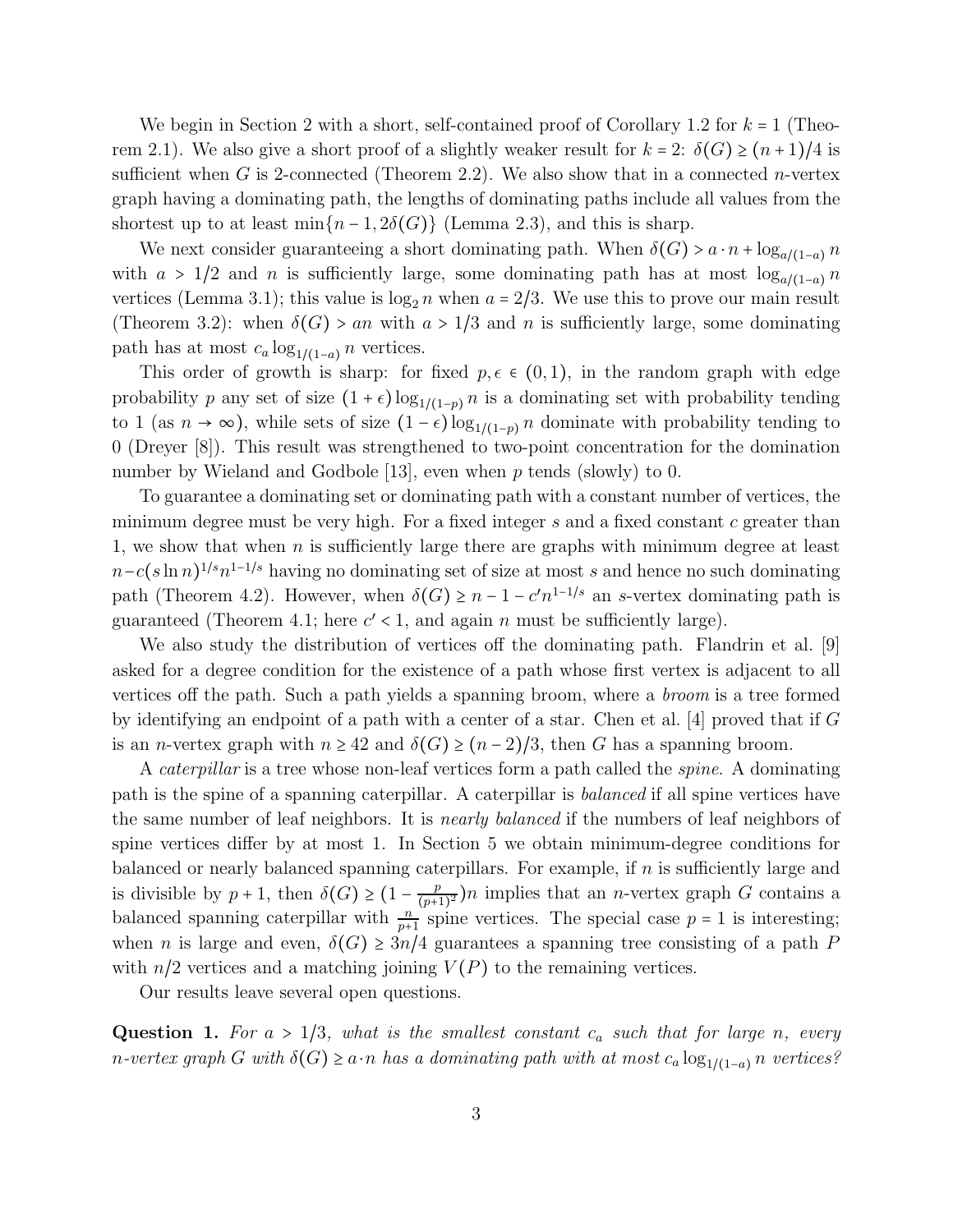**Question 2.** For  $a > 1/(k+2)$  and n sufficiently large, what is the least s such that every kconnected n-vertex graph G with  $\delta(G) \geq a \cdot n$  has a dominating path with at most s vertices? (Since G is connected, the value is at most logarithmic in n. If  $k \in O(\log n)$ , then the results  $[8, 13]$  on domination in random graphs imply that t cannot be sub-logarithmic, but the question becomes more interesting when k grows faster than  $\log n$ .

Question 3. For fixed  $s \in \mathbb{N}$  and n sufficiently large, what is the least t such that every nvertex graph with minimum degree at least t has a dominating path with at most s vertices? (The value is at least  $n - O((s \ln n)^{1/s} n^{1-1/s})$  and at most  $n - \Omega(n^{1-1/s})$ .)

Question 4. For  $n, p \in \mathbb{N}$ , what is the least t such that every n-vertex connected graph G with  $\delta(G) \geq t$  has a nearly balanced spanning caterpillar in which each spine vertex has p or  $p+1$  leaf neighbors? (The value is trivially at most  $n-1$ .)

**Question 5.** For even n, what is the least t such that every n-vertex graph G with  $\delta(G) \geq t$ has a balanced spanning caterpillar whose spine has  $n/2$  vertices? (The value is at most  $3n/4$ and at least  $n/2$ .) Does the same degree condition yield a nearly balanced spanning caterpillar with s spine vertices whenever  $n/2 \leq s < 2n/3$ ?

### 2 Existence of Dominating Paths

Let  $V(G)$  and  $E(G)$  denote the vertex and edge set of a graph G (we consider only simple graphs). We write  $N_G(v)$  for the neighborhood of a vertex v in G and  $d_G(v)$  for its degree. For  $S, T \subseteq V(G)$ , we extend this notation by letting  $N_G(T) = \bigcup_{v \in T} N_G(v) - T$  and letting  $N_S(T) = N_G(T) \cap S$  and  $d_S(T) = |N_S(T)|$ . Also  $\delta(G)$  and  $\Delta(G)$  denote the minimum and maximum of the vertex degrees.

**Theorem 2.1.** For  $n \geq 2$ , every connected n-vertex graph G with  $\delta(G) > \frac{n-1}{3} - 1$  has a dominating path, and the inequality is sharp.

*Proof.* The sharpness construction given in Example 1.2 was stated for  $n \equiv 1 \mod 3$ . To generalize, let  $Q_i$  in the construction for  $k = 1$  be a clique with  $\lfloor (n + 2 - i)/3 \rfloor$  vertices, for  $i \in \{1,2,3\}$ . The three cliques together then have  $n-1$  vertices, and  $\delta(G) = \frac{n-1}{3}$  $\frac{-1}{3}$  | - 1.

Now suppose that G is an n-vertex connected graph with  $\delta(G) \geq n/3-1$  that contains no dominating path; note that  $n \leq 3t + 3$ , where  $t = \delta(G)$ . Suppose first that G is 2-connected. Dirac [6] proved that G must then have a cycle with at least  $\min\{n, 2\delta(G)\}\)$  vertices. A path with at least  $n - t$  vertices is a dominating path, so we may assume  $t < n/2$ .

When G is 2-connected, we have  $t \geq 2$ , and G has a cycle C of length at least 2t. If  $V(C)$ is not the vertex set of a dominating path, then some vertex  $u$  and its neighbors are not on C. Since G is connected, there is a shortest path  $P_u$  to u from  $V(C)$ . Adding to  $P_u$  a path along C at one end and another neighbor of u at the other end (available since  $t \geq 2$ ) yields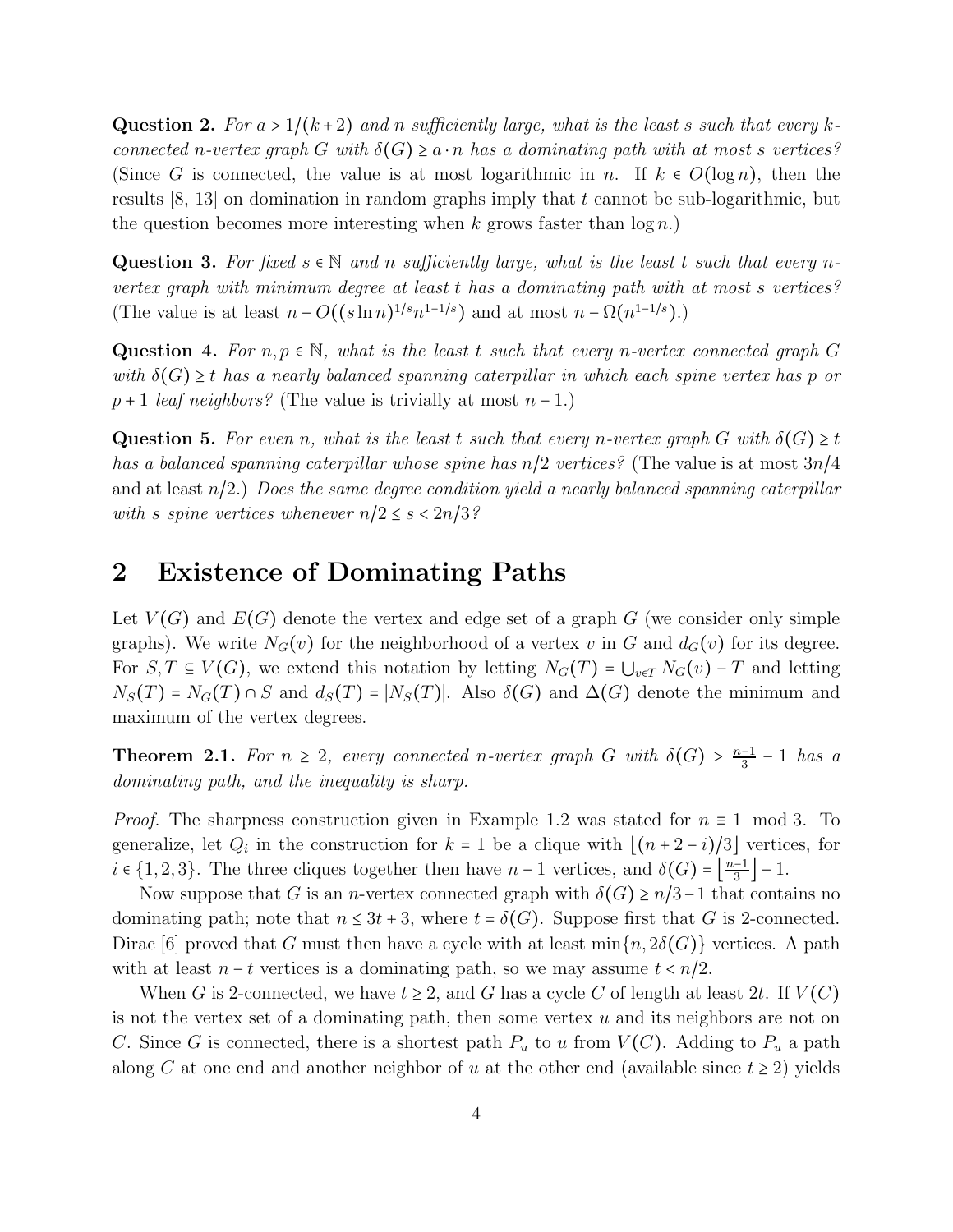a path P with at least  $2t + 3$  vertices. If P is not a dominating path, then  $V(P)$  omits some other vertex and its neighborhood, which requires  $n \geq 3k + 4$ , a contradiction.

Hence G must have a cut-vertex v. Each component of  $G - v$  has at least t vertices, so  $G - v$  has at most three components. Since  $G - v$  has at most  $3t + 2$  vertices, having three components with at least  $t$  vertices requires one with exactly  $t$  vertices. Such a component of  $G-v$  must be a complete graph with all vertices adjacent to v. The other two components have order at most  $k + 2$ , so a vertex w in such a component H is nonadjacent to at most one other vertex of  $H$  if  $w$  is also nonadjacent to  $v$ . Hence in this case  $G$  has a dominating path consisting of v and two vertices each from two largest components of  $G - v$ .

In the remaining case,  $G - v$  has two components. If either has a cut-vertex w, then  $G-v-w$  consists of three nearly complete components yielding a dominating path as in the preceding paragraph. If each component of  $G - v$  is 2-connected, then each has a cycle that is spanning or has at least  $2t - 2$  vertices, since deleting v leaves minimum degree at least t − 1. Since each component has at least t vertices, each has at most  $2t + 2$  vertices. We obtain a path through  $v$  that omits very few vertices and is dominating.  $\Box$ 

For 2-connected graphs, another method gives a short proof of almost the optimal threshold. Dirac's Theorem implies also that if  $\delta(H) > |V(H)|/2$ , then H is Hamiltonian-connected, meaning that any two vertices are the endpoints of a spanning path. For a path  $P$  from  $u$ to v and  $R \subseteq V(P)$ , let  $R^+$  denote the set of immediate successors of vertices of R along P, and let R<sup>-</sup> denote the set of immediate predecessors. Note that  $|R^+| = |R^-| = |R|$  when R contains no endpoint of P.

**Theorem 2.2.** Every 2-connected n-vertex graph G with  $\delta(G) \geq \frac{n+1}{4}$  $\frac{+1}{4}$  has a dominating path, and the conclusion fails when  $\delta(G) = \frac{n-6}{4}$  $\frac{-6}{4}$ .

*Proof.* The last part of the claim follows from Example 1.2 with  $k = 2$ .

Let P be a longest path in such a graph G, with vertex set S, first vertex u, and last vertex v. Let  $s = |S|$  and  $t = \delta(G) \geq 2$ . If  $s \geq 3t - 1$ , then P is a dominating path, since a vertex with no neighbor on P requires  $n \geq s + 1 + t \geq 4t > n$ , a contradiction. Thus, we may assume  $s < 3t - 1$ . If P is not a dominating path, then let H be a component of  $G - S$ containing a vertex z with no neighbor on P, and let  $T = V(H)$ .

Let  $D = N_S(T)$ ,  $A = N_S(u)$ , and  $B = N_S(v)$ ; note that  $|A|, |B| \ge t$ . Every vertex of T having a neighbor in S is the endpoint of a 3-vertex path in H, since it has a path to z and  $d_H(z) \geq 2$ . Since P is a longest path, the sets  $A^-$ ,  $B^{++}$ , D and  $D^+$  are thus pairwise disjoint. Hence  $s \ge |A| + |B| + 2|D| \ge 2t + 2|D|$ .

Since  $|T| \leq n - s$  and  $\delta(H) \geq t - |D|$ , we have  $2\delta(H) - |T| \geq 4t - n$ . With  $t > n/4$ , we have  $2\delta(H) > |V(H)|$ , so H is Hamiltonian-connected. Since G is 2-connected and  $|T| \geq 2$ , there exist vertices  $x'$  and  $y'$  in T having respective distinct neighbors x and y in P. Let Q be a spanning x', y'-path in H. Note that  $P - \{x, y\}$  consists of three (possibly empty) paths.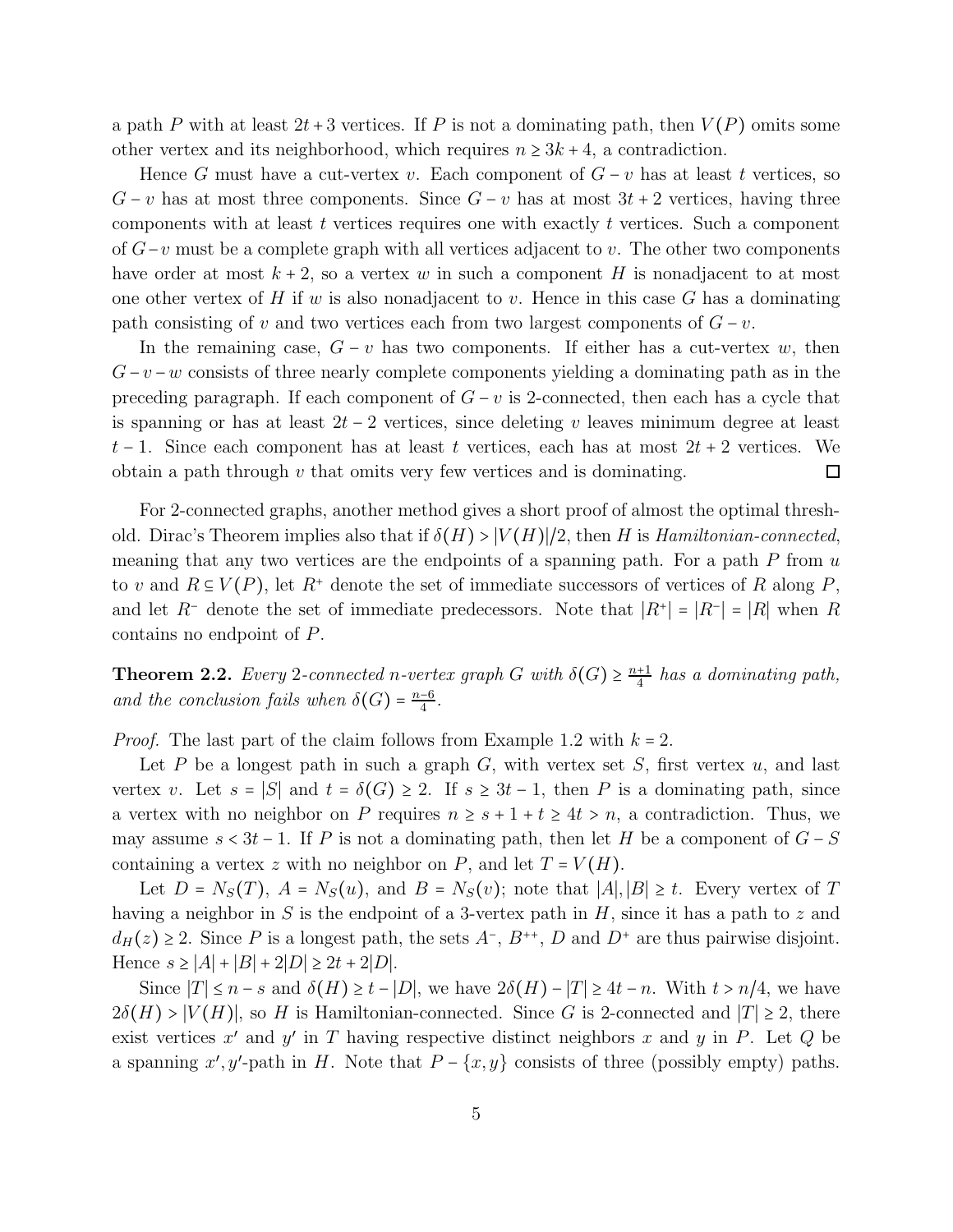Combining the two longest with x, y, and Q yields a path with at least  $\frac{2}{3}(s-2) + 2 + |T|$  $\frac{-2}{3} < t - 1$ , contradicting  $|T| \geq t + 1$ . vertices. Since  $|V(P)| = s$ , we obtain  $|T| \leq \frac{s-2}{3}$  $\Box$ 

In the introduction we noted that a graph  $G$  with a dominating path has dominating paths of all orders from the smallest through  $\min\{n, 2\delta(G) + 1\}$ . This follows immediately from a standard lemma in the theory of long paths and cycles. A longer path containing the vertices of a dominating path will also dominate. We use this result in Theorem 5.2.

**Lemma 2.3.** If P is a path in a connected n-vertex graph G and  $|V(P)| < min\{n, 2\delta(G)+1\}$ , then G has a path with  $|V(P)|+1$  vertices that contains  $V(P)$ .

*Proof.* Let u and v be the first and last vertices of P. If u or v has a neighbor outside  $P$ , then P extends by one vertex. Hence we may assume  $A, B \subseteq V(P)$ , where  $A = N(u)$  and  $B = N(v)$ . If some vertex of A follows a vertex of B, then  $V(P)$  is contained in a cycle, and the fact that G is connected yields a path with  $|V(P)|+1$  vertices containing  $V(P)$ . In the remaining case,  $A^-$ , B, and  $\{v\}$  are pairwise disjoint subsets of  $|V(P)|$ , which cannot happen since P has at most  $2\delta(G)$  vertices.  $\Box$ 

The graph  $K_{k,n-k}$  with  $k < n/2$  shows that the guarantee in Lemma 2.3 cannot be extended beyond  $2\delta(G)$  + 1; we have  $\delta(K_{k,n-k}) = k$ , and longest paths in  $K_{k,n-k}$  have  $2k+1$  vertices.

## 3 Short Dominating Paths when  $\delta(G)$  > an

In light of both Lemma 2.3 and the theme of finding small connected dominating sets, we now seek small dominating paths, which by Lemma 2.3 yields dominating paths with all orders from the smallest up to  $\min\{n, 2\delta(G) + 1\}$ . We consider  $\delta(G) > n/3$  but first develop a tool that applies when the minimum degree is more than half the number of vertices. We will apply it to obtain short dominating paths when the minimum degree is smaller.

**Lemma 3.1.** Let G be a connected n-vertex graph with  $\delta(G) \ge a \cdot n + \log_{a/(1-a)} n$ , where a > 1/2. For n sufficiently large, G has a dominating path with at most  $\log_{a/(1-a)} n$  vertices, starting from any vertex  $x_1$ .

*Proof.* We grow a dominating path  $\langle x_1, \ldots, x_r \rangle$  from  $x_1$ , where  $r \leq \log_{a/(1-a)} n$ . Having grown  $\langle x_1, \ldots, x_j \rangle$ , let  $T_j = N_G(x_j) - \{x_1, \ldots, x_{j-1}\}$ , and let  $S_j$  be the set of vertices in G not dominated by  $\{x_1, \ldots, x_j\}$ . Select  $x_{j+1}$  as a vertex of  $T_j$  having the most neighbors in  $S_j$ .

We claim that  $x_{j+1}$  has at least  $\frac{2a-1}{a}|S_j|$  neighbors in  $S_j$ . Otherwise, in the complement of G each vertex of  $T_j$  has at least  $\frac{1-a}{a}|S_j|$  neighbors in  $S_j$ . Now, some vertex of  $S_j$  has degree at least  $\frac{1-a}{a}|T_j|$  in the complement. Since  $|T_j| \ge a \cdot n + \log_{a/(1-a)} n - (j-1)$ , this contradicts  $\delta(G) \geq a \cdot n$  when  $j \leq \log_{a/(1-a)} n$ .

We thus have  $|S_{j+1}| \leq \frac{1-a}{a}$  $\frac{-a}{a}|S_j|$ . Inductively,  $|S_{j+1}| \leq (\frac{1-a}{a})$  $\frac{-a}{a}$ )<sup>j</sup>|S<sub>1</sub>|. Thus  $S_{r+1}$  becomes empty for some r with  $r \leq \log_{a/(1-a)} n$ , at which point we end with an r-vertex dominating path.  $\Box$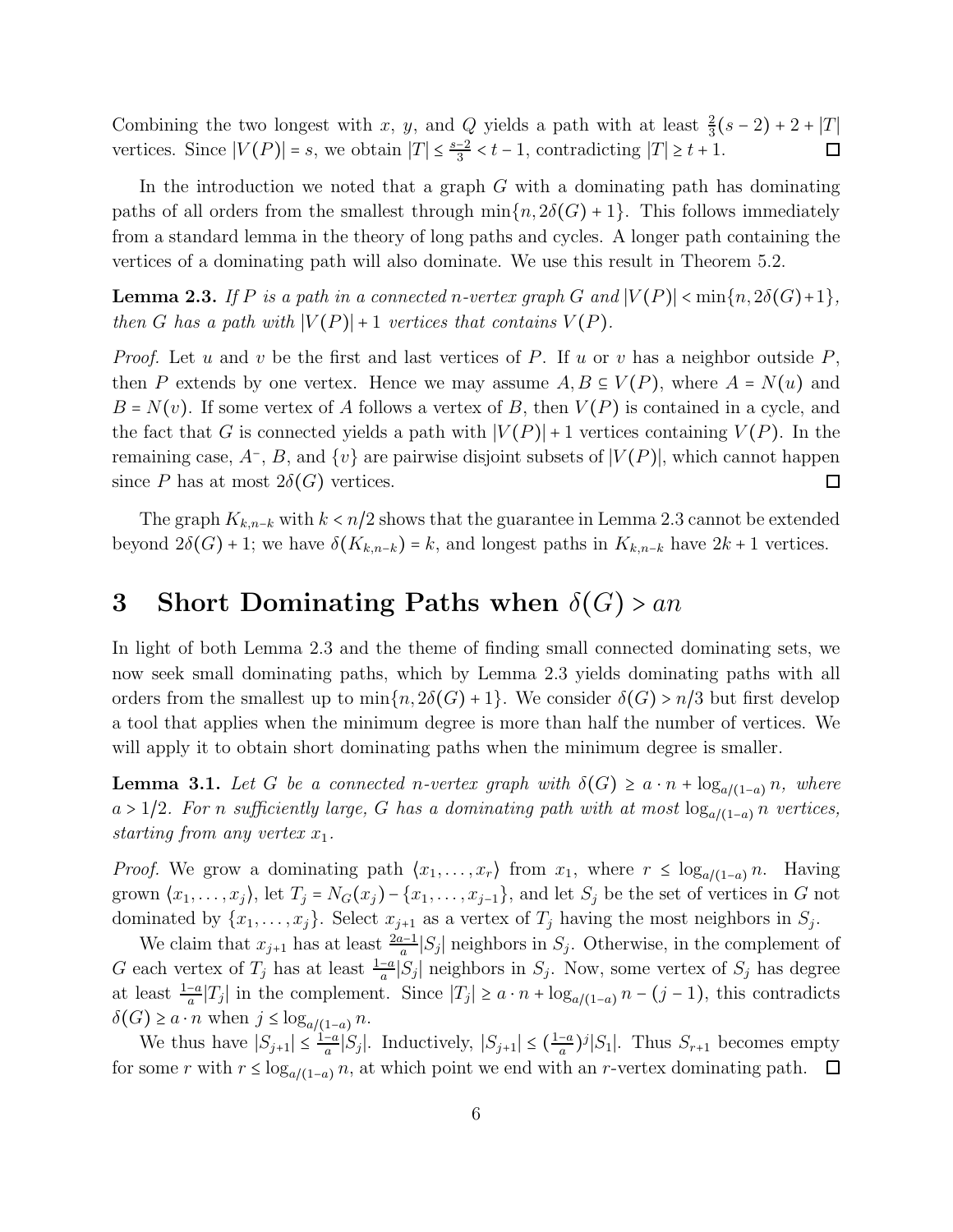Lemma 3.1 helps us handle one of the cases in our main result, giving an improved upper bound on the minimum length of a dominating path even when the minimum degree is just a bit larger than needed to guarantee having a dominating path.

**Theorem 3.2.** Let G be a connected n-vertex graph with  $\delta(G) \ge a \cdot n$ , where  $1/3 < a < 1$ . There is a constant  $c_a$  such that if n is sufficiently large, then G contains a dominating path with at most  $c_a \log_{1/(1-a)} n$  vertices.

*Proof.* We consider two cases, depending on the connectivity  $\kappa(G)$ . Let  $k = \kappa(G)$ .

Case 1:  $k$  ≤ log<sub>1/(1-a)</sub> n. Let Q be a smallest separating set. If  $G-Q$  has at least three components, then one has at most  $(n-k)/3$  vertices, with maximum degree less than  $(n+2k)/3$ , which contradicts  $a > \frac{1}{3}$  when n is sufficiently large. Hence  $G - Q$  has only two components,  $H_1$  and  $H_2$ . Since  $a > \frac{1}{3}$  $\frac{1}{3}$ , we have  $\frac{n}{3}$  <  $|V(H_i)|$  <  $\frac{2n}{3}$  when *n* is sufficiently large.

Let  $Q = \{v_1, \ldots, v_k\}$ . Since Q is a smallest cutset, there is a matching from Q into  $V(H_1)$ ; let it be  $\{v_1w_1, \ldots, v_kw_k\}$ . Since  $a > 1/3$ , we have  $\delta(H_1) > (\frac{1}{2})$  $\frac{1}{2} + \epsilon$ )| $V(H_1)$ | for some positive  $\epsilon$ . Hence for sufficiently large *n* we can (iteratively) find distinct common neighbors  $y_1, \ldots, y_{k-1}$ for the pairs  $\{w_1, w_2\}, \ldots, \{w_{k-1}, w_k\}$ . We thus have a  $w_1, w_k$ -path  $P_1$  with vertex set W, where  $W = \{w_1, \ldots, w_k\} \cup \{y_1, \ldots, y_{k-1}\}.$  This path dominates  $Q$ .

Let  $H'_1 = H_1 - (W - \{w_k\})$ ; note that  $\delta(H'_1) \ge \delta(H_1) - 3k$ . Let  $n_1 = |V(H'_1)|$  and  $n_2 =$  $|V(H_2)|$ . Since  $a > \frac{1}{3}$  $\frac{1}{3}$ , we can choose a constant a' with  $\frac{1}{2} < a' < \frac{3}{2}$  $\frac{3}{2}a$ ; in particular, let  $a' = b - (1 - b)(b - \frac{1}{2})$  $(\frac{1}{2})$ , where  $b = \frac{3}{2}$  $\frac{3}{2}a$ . Since  $n_i < \frac{2}{3}$  $\frac{2}{3}n$ , both  $H'_1$  and  $H_2$  have minimum degree at least  $a'n_i + \log_{a'/(1-a')} n_i$  when n is sufficiently large.

By Lemma 3.1,  $H'_1$  has a dominating path  $P'_1$  with at most  $\log_{a'/(1-a')} n$  vertices, starting from  $w_k$ . Moving in the other direction, extend  $P_1 \cup P'_1$  back past its beginning at  $w_1$  to visit  $v_1$ , then a neighbor  $u_1$  of  $v_1$  in  $V(H_2)$ , then follow a dominating path  $P_2$  in  $H_2$  starting from  $u_1$ . Again Lemma 3.1 guarantees  $P_2$  with at most  $\log_{a'/(1-a')} n$  vertices.

The resulting dominating path in G has at most  $2\log_{a'/(1-a')} n + 2\log_{1/(1-a)} n$  vertices. Let  $\alpha = \log_{1/(1-a)} \frac{a'}{1-a}$  $\frac{a'}{1-a'}$ . Since  $\log_{a'/(1-a')} n = \alpha \log_{1/(1-a)} n$ , our dominating path has at most  $(2+2\alpha) \log_{1/(1-a)} n$  vertices.

**Case 2:**  $k > \log_{1/(1-a)} n$ . We first obtain a dominating r-set, where  $r = \log_{1/(1-a)} n$ . Choose any  $x_1 \in V(G)$ . Having chosen  $S_i = \{x_1, \ldots, x_i\}$ , let B be the set of vertices not dominated by  $S_i$ . We seek  $x_{i+1} \in V(G) - S_i$  such that  $N_G(x_{i+1}) \cap B > a|B|$ . If no such vertex exists, then each vertex of G has at least  $(1 - a)|B|$  nonneighbors in B (vertices of  $S_i$  have no neighbors in B). By averaging, some vertex of B has at least  $(1-a)n$  nonneighbors and hence degree less than  $an$ , a contradiction. Iterating yields  $S_r$  of size r leaving fewer than  $(1-a)^{r}n$  undominated vertices. Since  $r \geq \log_{1/(1-a)} n$ , in fact  $S_r$  is a dominating set.

Dirac  $[7]$  observed that an r-connected graph has a cycle through any r vertices, by Menger's Theorem. Let C be a shortest such cycle in G containing  $S_r$ . We claim that at most four vertices not in  $S_r$  separate consecutive vertices of  $S_r$  on C. Otherwise, let x and z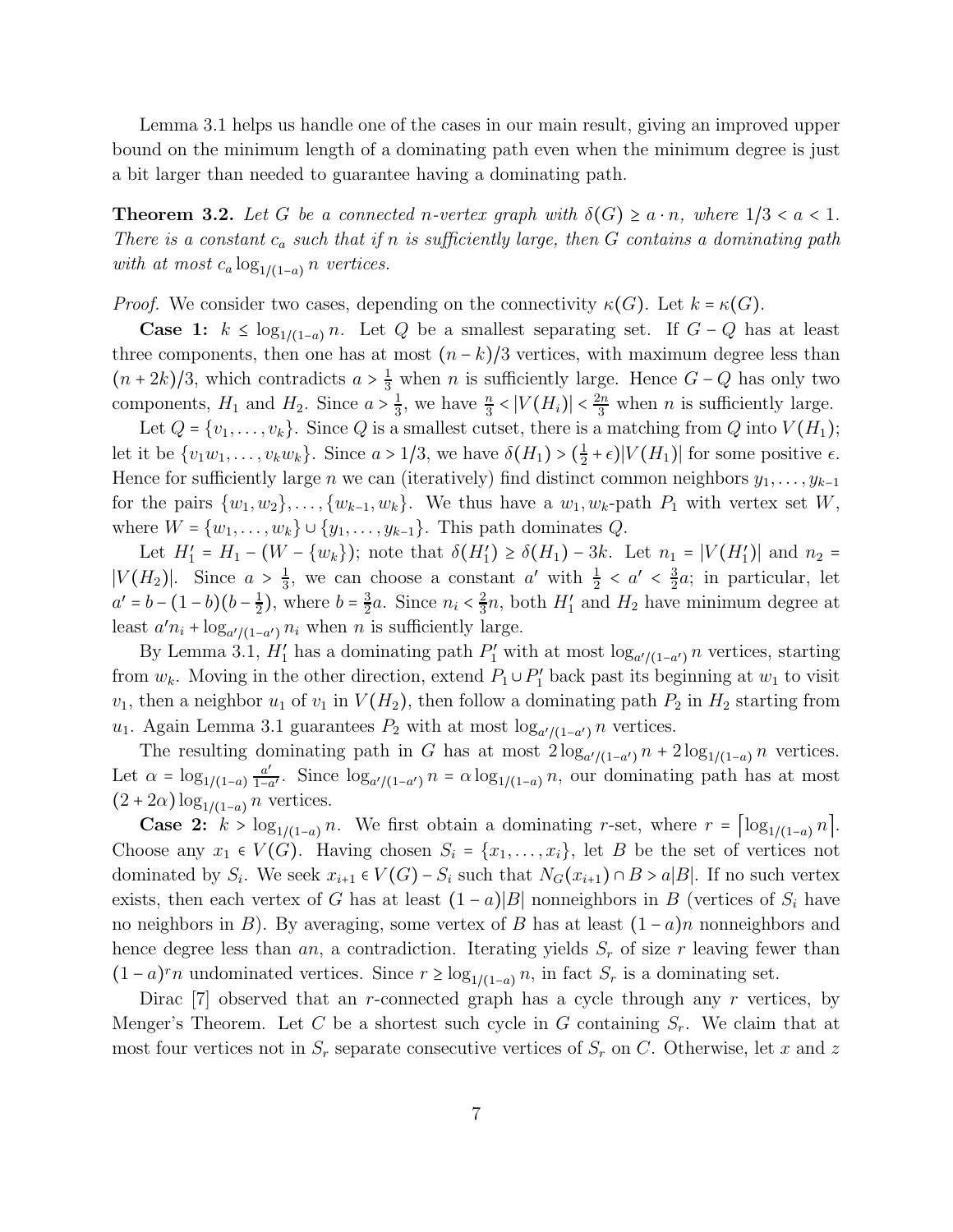be two vertices of  $S_r$  connected along C by a path P with at least five internal vertices but no other vertex of  $S_r$ . Choose  $y \in V(P)$  with distance at least 3 along P from both x and z.

Since  $3\delta(G) > n$ , the neighborhoods of x, y, and z cannot be disjoint. Two of them having a common neighbor outside  $V(C)$  would contradict the choice of C, yielding a shorter cycle. Hence the three vertices are incident to at least  $3an - b - 6$  chords of C, where C has length  $n - b$ . Let c be the number of vertices of C at the other ends of these chords. The choice of C again implies that none of these vertices lie in P, so  $b + 6 + c < n$ .

After allowing for one chord to each of c vertices, they receive at least  $3an - b - 6 - c$ "excess" chords, at most two at each vertex. If some segment of C joining vertices of  $S_r$ receives three excess chords, then it has three vertices each receiving at least two chords, or it has two vertices with one receiving at least two chords and one receiving three chords. In either case, this segment receives crossing chords from two of  $\{x, y, z\}$ . That yields a shorter cycle without losing any vertices in  $S_r$ , contradicting the choice of C.

Hence we seek  $3an-b-6-c > 2r$ . Since  $b+6+c < n$ , it suffices to have  $(3a-1)n > 2r$ . Since  $3a - 1 > 0$  and  $r = \left[\log_{1/(1-a)} n\right]$ , this holds for sufficiently large n, and hence  $|V(C)| \leq 5r$ .

In Case 1 or Case 2, we obtain a dominating path with at most  $c_a \log_{1/(1-a)} n$  vertices when *n* is sufficiently large, where  $c_a = \max\{2 + 2\alpha, 5\}.$  $\Box$ 

#### 4 Domination with Constant Size

The minimum degree needed to guarantee dominating paths with constant size is very large. As n grows, this threshold is asymptotic to n. Nevertheless, one can study the lower-order terms to understand how sparse the complement must be.

We begin with a minimum-degree threshold in terms of n and s that when n is sufficiently large guarantees a dominating path with at most s vertices. We then provide a probabilistic construction to show that for fixed s a somewhat smaller value cannot even guarantee a dominating set with at most s vertices, let alone a dominating path. This is analogous to the work of Alon and Wormald  $[2]$ , who for fixed k and large n gave a probabilistic construction of k-regular n-vertex graphs with no dominating set of size less than  $\frac{\ln(k+1)}{k+1}n$ . By their result, minimum degree  $k - 1$  guaranteeing an s-vertex dominating path requires  $s > \frac{\ln k}{k}$  $\frac{nk}{k}n$ , or  $k > \frac{n}{s}$  $\frac{n}{s}$ (ln  $\frac{n}{s}$  + ln ln  $\frac{n}{s}$ ). When s is constant, a direct argument gives a stronger result, requiring minimum degree asymptotic to n to guarantee a dominating s-set.

Although the upper and lower bounds are close to optimal, there remains a gap between the sufficent degree and the necessary degree, as noted in Question 3. We begin with the sufficient condition, since the approach is analogous to that of Lemma 3.1.

Theorem 4.1. Fix a positive integer s and a real constant c less than 1. For n sufficiently large in terms of s, each connected n-vertex graph G satisfying  $\delta(G) \geq n-1-cn^{1-1/s}$  contains an s-vertex dominating path starting at any vertex.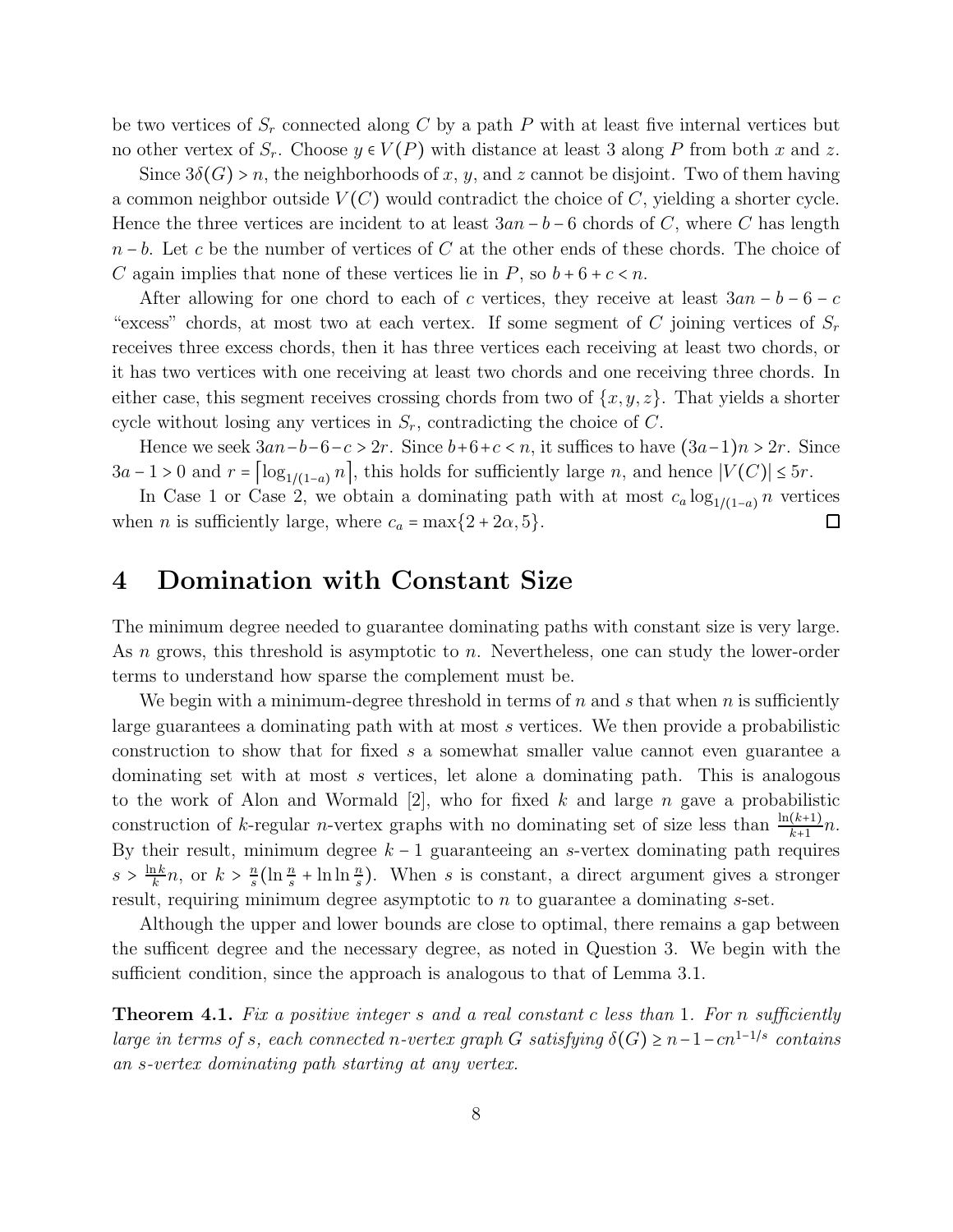*Proof.* Given a starting vertex  $x_1$ , we prove for  $1 \leq p \leq s$  that G has a path through vertices  $x_1, \ldots, x_p$  that dominate all but at most  $cn^{1-p/s}$  vertices in G. When  $p = s$ , the resulting number of undominated vertices is less than 1, so  $\{x_1, \ldots, x_s\}$  is then a dominating set.

For  $p = 1$ , the claim is immediate from the condition on  $\delta(G)$ . For  $1 \le p \le k$ , suppose that  $x_1, \ldots, x_{p-1}$  have already been chosen; name this set S. Let B be the set of vertices not dominated by S; we are given  $|B| \leq cn^{1-(p-1)/s}$ . Let  $A = N_G(x_{p-1}) - S$ . If some vertex of A dominates all but at most  $cn^{1-p/s}$  vertices in B, then we can choose this vertex as  $x_p$ .

Otherwise, each vertex of A has more that  $cn^{1-p/s}$  nonneighbors in B. By the pigeonhole principle, some vertex  $y \in B$  has more than  $cn^{1-p/s} |A|/|B|$  nonneighbors in A. We compute

$$
cn^{1-p/s}\frac{|A|}{|B|} \ge cn^{1-p/s}\frac{n-p-cn^{1-1/s}}{cn^{1-(p-1)/s}} = n^{-1/s}(n-p-cn^{1-1/s}) = n^{1-1/s}-pn^{-1/s}-cn^{1-2/s} > cn^{1-1/s}.
$$

The last inequality holds for sufficiently large n because  $c < 1$ . We obtain  $d_G(y) < \delta(G)$ , a contradiction. Hence y does not exist, and  $x_p$  can be chosen as desired.  $\Box$ 

With a somewhat smaller minimum degree, one cannot guarantee a dominating s-set.

**Theorem 4.2.** Fix a positive integer s and a real constant c greater than 1. For n sufficiently large in terms of s and c, there is an n-vertex graph H with  $\Delta(H) \le c(s \ln n)^{1/s} n^{1-1/s}$  whose complement  $\overline{H}$  has no dominating set of size at most s.

*Proof.* Form a random graph H with n vertices by letting each pair of vertices be an edge with probability p, independently. We will use  $p = \frac{c+1}{2}$  $rac{+1}{2}(\frac{s \ln n}{n}$  $\frac{\ln n}{n}$ )<sup>1/s</sup>. We claim that for *n* sufficiently large,  $Pr[\Delta(H) > c(s \ln n)^{1/s} n^{1-1/s}] < 1/2$  and  $Pr[\overline{H}$  has a dominating s-set] < 1/2. This implies that when  $n$  is sufficiently large, some graph with sufficiently small maximum degree has no dominating *s*-set in its complement.

The degree distribution for a single vertex  $v$  is a binomial distribution with success probability p; the expectation is  $(n-1)p$ . The probability that  $d_H(v)/np > \frac{2c}{c+1}$  $\frac{2c}{c+1}$  is exponentially small, by the Chernoff bound. Multiplying by  $n$ , the probability that some vertex has degree exceeding  $c(s \ln n)^{1/s} n^{1-1/s}$  remains less than 1/2 when *n* is sufficiently large.

A set S of s vertices is a dominating set in  $\overline{H}$  if and only if every vertex outside S is nonadjacent in H to some vertex of S. For  $x \in V(H) - S$ , the probability that x is adjacent to all of S is  $p^s$ . Hence the probability that S dominates  $\overline{H}$  is  $(1-p^s)^{n-s}$ . Since we may use any S-set, the probability that  $\overline{H}$  has a dominating s-set is bounded by  $\binom{n}{s}$  $\binom{n}{s}(1-p^s)^{n-s}$ . Since  $\binom{n}{s}$  $s(s)$  < n<sup>s</sup> and 1 - p<sup>s</sup> < e<sup>-p<sup>s</sup> and s is fixed, the probability is bounded by e<sup>slnn</sup>e<sup>-np<sup>s</sup>(1+o(1)). This</sup></sup> quantity tends to 0 when  $np^s = c^s s \ln n$  with  $c > 1$ , which is precisely how we chose p. Thus the probability that  $\overline{H}$  has a dominating s-set is less than 1/2 when n is sufficiently large.  $\Box$ 

An immediate corollary of Theorem 4.2 is the following.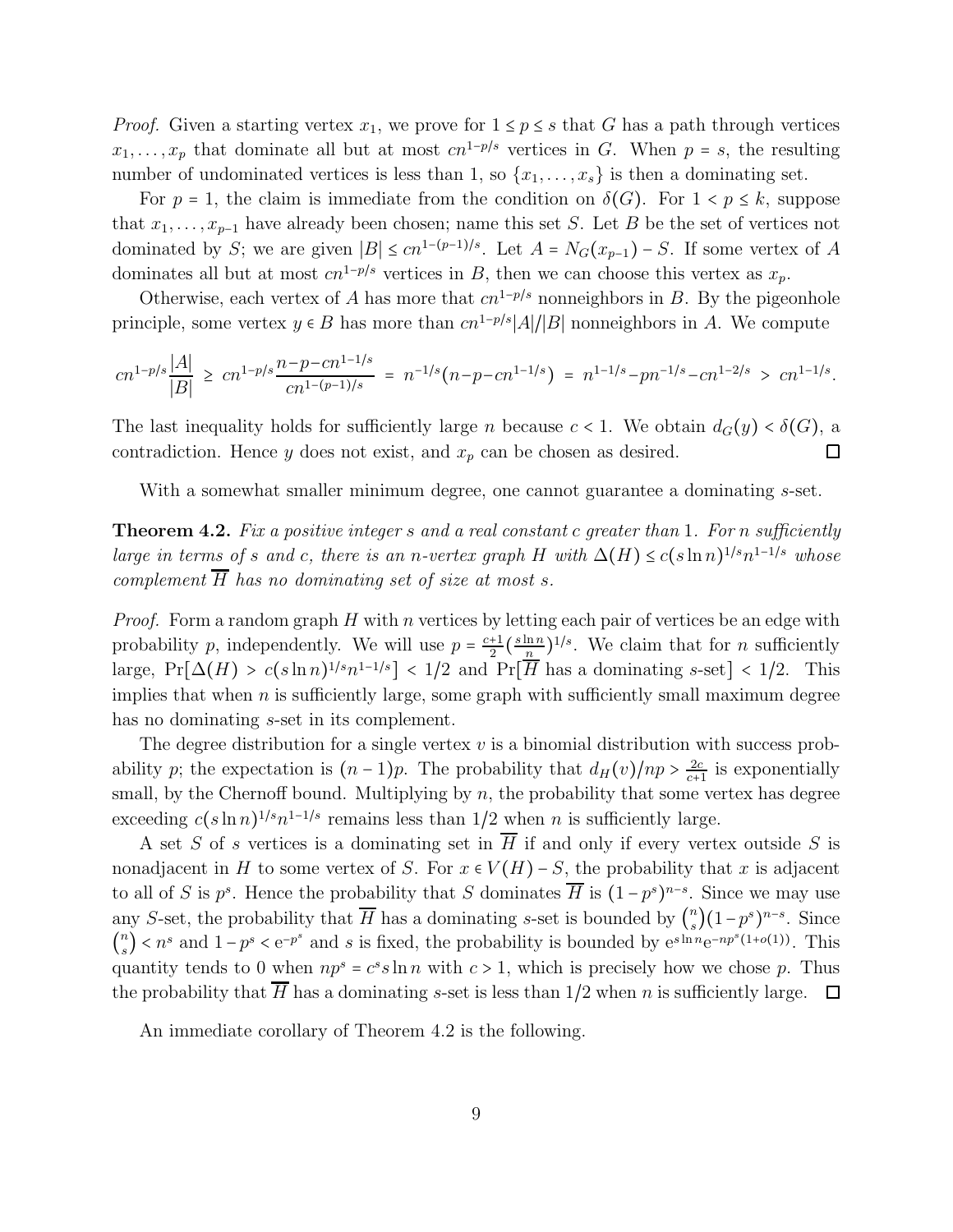**Corollary 4.3.** For any constant c with  $c > 1$ , when n is sufficiently large there is an nvertex graph G having minimum degree at least  $n - c(\sin n)^{1/s} n^{1-1/s}$  and no dominating set of size at most s. In particular, G has no s-vertex dominating path.  $\Box$ 

Of course, for  $s = 1$  we can strengthen the lower bound on  $\Delta(G)$  to  $n-2$ .

### 5 Balanced Spanning Caterpillars

Recall that a caterpillar is *balanced* if all spine vertices have the same number of leaf neighbors. For example,  $K_{4,5}$  has spanning balanced caterpillars with three or nine spine vertices, where each spine vertex has two or zero leaf neighbors.

We next prove that high minimum degree guarantees balanced caterpillars when obvious necessary divisibility conditions hold. The case  $p = 1$  states that if n is even and sufficiently large, then  $\delta(G) \geq 3n/4$  guarantees that G contains a balanced spanning caterpillar consisting of an  $\frac{n}{2}$ -vertex path P and a matching joining  $V(P)$  to  $V(G) - V(P)$ .

**Theorem 5.1.** Let G be an n-vertex graph, and let p be a positive integer. If n is sufficiently large and is divisible by  $p + 1$ , then  $\delta(G) \geq (1 - \frac{p}{(p+1)^2})$  $\frac{p}{(p+1)^2}$ )n implies that G contains a balanced spanning caterpillar with  $\frac{n}{p+1}$  spine vertices.

*Proof.* Note that  $\delta(G) > n/2$ . A non-extendible path has more than  $\delta(G)$  vertices, so we may choose a path Q with  $\frac{n}{p+1}$  vertices. Let  $R = V(G) - V(Q)$ . Given Q, let a p-packing be a subgraph consisting of disjoint stars with centers in  $V(Q)$  and leaves in R, each having at most p edges. A vertex of Q is *saturated* by a p-packing if its star has p edges. Let M be a p-packing with the most edges. If all vertices of Q are saturated by M, then  $Q \cup M$  is the desired balanced spanning caterpillar. Otherwise, we seek a larger p-packing.

Let x be a vertex of Q not saturated by M; there is thus also a vertex  $z$  in R not covered by M. By the maximality of M, every neighbor w of  $z$  in  $Q$  must be saturated. In addition, each leaf y of the star saturating w must not be adjacent to x, since otherwise we replace yw with xy and  $wz$  to obtain a larger p-packing.

The number of nonneighbors of x is at most  $n-1-\delta(G)$ , and hence M has at most  $\frac{1}{p}(n-1-\delta(G))$  stars with p edges whose leaves are all nonadjacent to x. On the other hand, 1 z has at least  $\delta(G) - |R| + 1$  neighbors in  $V(Q)$ , all of which must be centers of those stars. Therefore, to avoid having a larger p-packing, we must have  $\delta(G) - |R| + 1 \leq \frac{1}{n}$  $\frac{1}{p}(n-1-\delta(G)).$ With  $|R| = \frac{pn}{p+1}$  $\frac{pn}{p+1}$ , the inequality simplifies to  $\delta(G) \leq (1 - \frac{p}{(p+1)})$  $\frac{p}{(p+1)^2}$ )n – 1. Hence the assumed lower bound on  $\delta(G)$  implies that a largest p-packing saturates all of  $V(Q)$ .  $\Box$ 

Recall that a caterpillar is *nearly balanced* if the numbers of leaf neighbors of vertices of the spine differ by at most 1.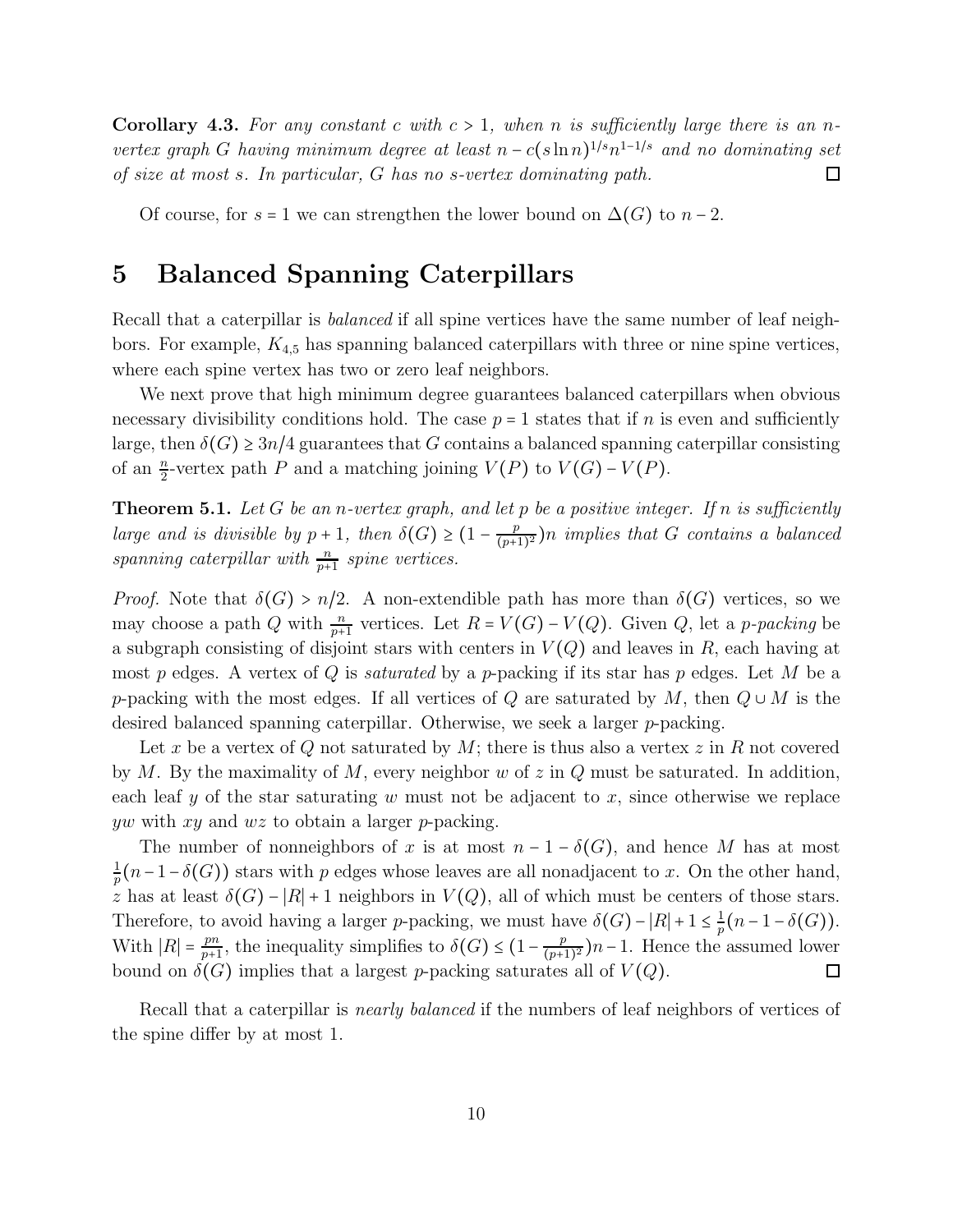**Theorem 5.2.** Fix a positive integer s and a real constant c less than 1. Let  $G$  be a connected n-vertex graph such that  $\delta(G) \geq n - cn^{1-1/s}$ . If n is sufficiently large, then G contains a nearly balanced spanning caterpillar with k spine vertices for each k such that  $s \leq k < 0.5 \frac{\log n}{\log \log n}$  $\frac{\log n}{\log \log n}$ .

Proof. Theorem 4.1 provides a dominating s-vertex path. By Lemma 2.3, G has a dominating k-vertex path  $P$  and a spanning caterpillar  $T$  with  $k$  spine vertices. Let  $X$  be the vertices outside P not adjacent to all of  $V(P)$ . Since  $\delta(G) \geq n - cn^{1-1/k}$ , we have  $|X| \leq kcn^{1-1/k}$ .

We obtain a new caterpillar. Use  $P$  again as the spine. Let the vertices in  $X$  have the same neighbors as in T, contributing  $n_i$  leaf neighbors to the *i*th vertex  $v_i$  of P. If  $n_i < n/k$  for all i, then since all of  $V(P)$  is adjacent to all of  $V(G) - V(P) - X$ , the vertices of  $V(G) - V(P) - X$  can be distributed as leaf neighbors of vertices on P arbitrarily so that the numbers of leaf neighbors of the vertices of P differ by at most 1.

To ensure  $n_i < n/k$ , it suffices to have  $|X| < n/k$ . For this we require  $kcn^{1-1/k} < n/k$ , or  $n > c^k k^{2k}$ . With  $c < 1$ , it suffices to have  $n > k^{2k}$ , which holds when  $k < .5 \frac{\log n}{\log \log n}$  $\frac{\log n}{\log \log n}$ . 口

One may also ask how sharp the minimum-degree thresholds in Theorems 5.1 and 5.2 are.

#### Note

This research was completed before the untimely passing of Prof. Faudree.

## References

- [1] N. Alon, Transversal numbers of uniform hypergraphs, Graphs Combin. 6 (1990), 1–4.
- [2] N. Alon and N. Wormald, High degree graphs contain large-star factors. In Fete of combinatorics and computer science, Bolyai Soc. Math. Stud. 20 (János Bolyai Math. Soc., 2010), 9–21.
- [3] H. J. Broersma, Existence of  $\Delta_{\lambda}$ -cycles and  $\Delta_{\lambda}$ -paths, *J. Graph Theory* 12 (1988), 499–507.
- [4] G. Chen, M. Ferrara, Z. Hu, M. Jacobson, and H. Liu, Degree conditions for spanning brooms J. Graph Theory, 77 (2014), 237–250.
- [5] Y. Caro, D. B. West, and R. Yuster, Connected domination and spanning trees with many leaves. *SIAM J. Discrete Math.* 13 (2000), 202–211.
- [6] G. A. Dirac, Some theorems on abstract graphs. Proc. London Math. Soc. 2, (1952), 69–81.
- [7] G. A. Dirac, In abstrakten Graphen vorhandene vollständige 4-Graphen und ihre Unterteilungen. Math. Nachr. 22 (1960), 61–85.
- [8] P. A. Dreyer, Jr., Applications and variations of domination in graphs. Thesis (Rutgers University, 2000), 178 pp.
- [9] E. Flandrin, T. Kaiser, R. Kužel, H. Li, and Z. Ryjáček, Neighborhood unions and extremal spanning trees. Discrete Math. 308 (2008), 2343–2350.